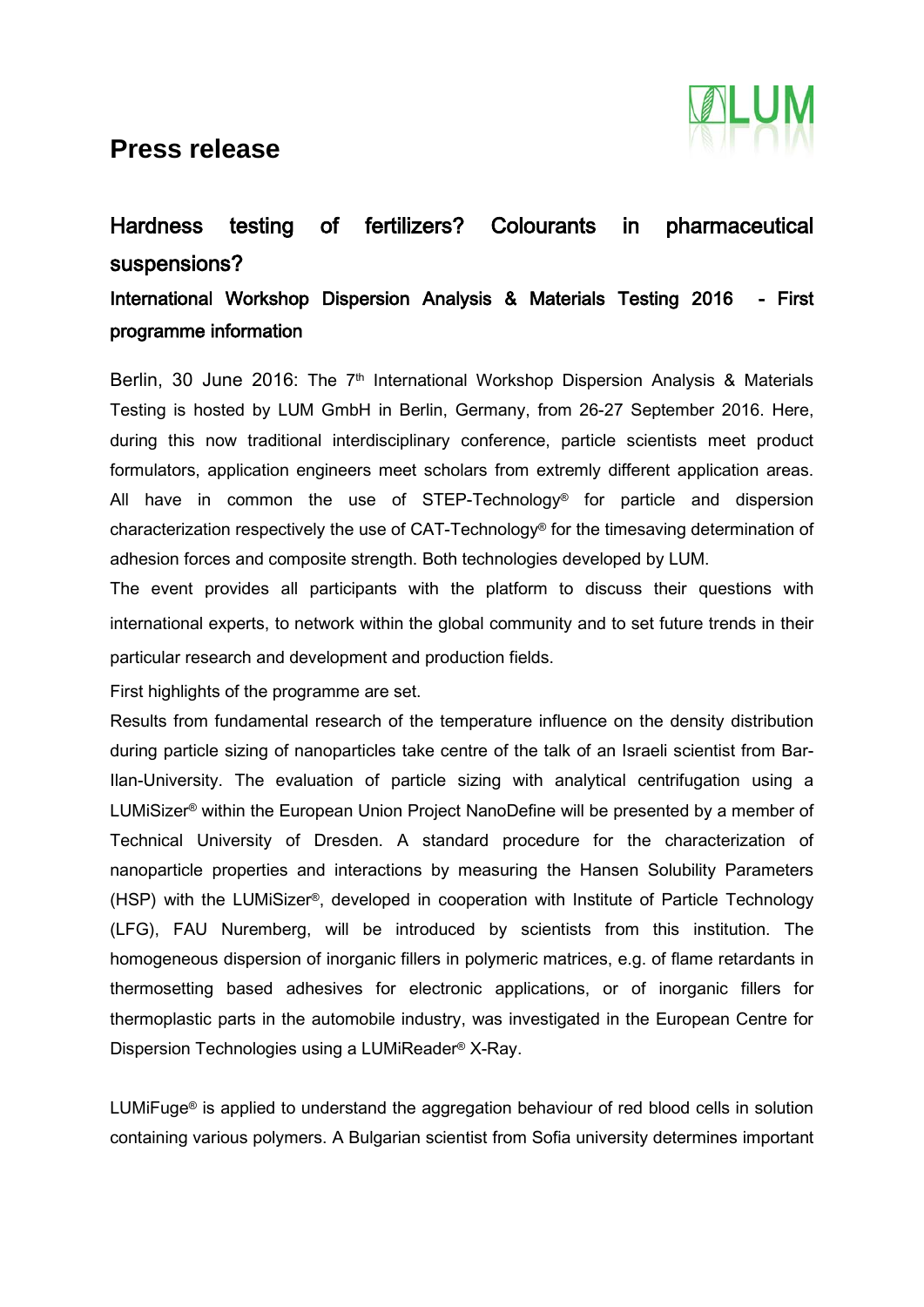

### **Press release**

information on the later use of these molecules as plasma expanders or for organ preservation in transplantation medicine.

Accelerated separation stability testing with LUMiFuge® and LUMiSizer® plays an important role in food, parmaceutical and agrochemical industries, too. GNT Europa, Aachen, report on investigations of carrot-pumpkin-concentrate and about colourants dispersed in oil. Boehringer Ingelheim Vetmedica discuss the separation of pharmaceutical suspensions under accelerated conditions in comparison to storage stability at gravity. A representative of the French company Agronutrition ranks highly concentrated mineral fertilizer dispersions based on their sedimentation kinetics, to benefit from the fast results for formulation development.

Particulate networks in industrial coagulated suspensions and compressibility of particles and sediments are research topics at the University of Melbourne, Australia. Here, an important application area of analytical centrifugation for solid-liquid-separation is exemplarily shown, being of importance e.g. in wastewater treatment. The contribution from Karlsruhe Institute of Technology about the the energy input caused by shearing on the sedimentation velocity and sediment compression of lactic acid bacteria cultures appears in similar context.

The comparison of conventional single-sample vs. multiple-sample hardness testing, as realized in Adhesion Analyser LUMiFrac®, is presented by an expert from the Federal Institute for Materials Research and Testing, Germany (BAM). A comparison of both technologies is made for Brinell and Vickers hardness for different materials, according to the applicable norms.

The conference programme 2016 will be complemented by a course given by LUM experts in German, English, French and Spanish languages. After focussing on particle characterization in the year 2015, this year's course draws attention to aspects of stability characterization of formulations in original concentration. "Reading" raw data, understanding application examples according to ISO/TR 13097 (Guidelines for the characterization of dispersion stability) and practical realization of these guidelines in real-time or accelerated using LUM instruments.

The evening programme including dinner on the first conference day welcomes all participants to experience Berlin city centre in autumn.